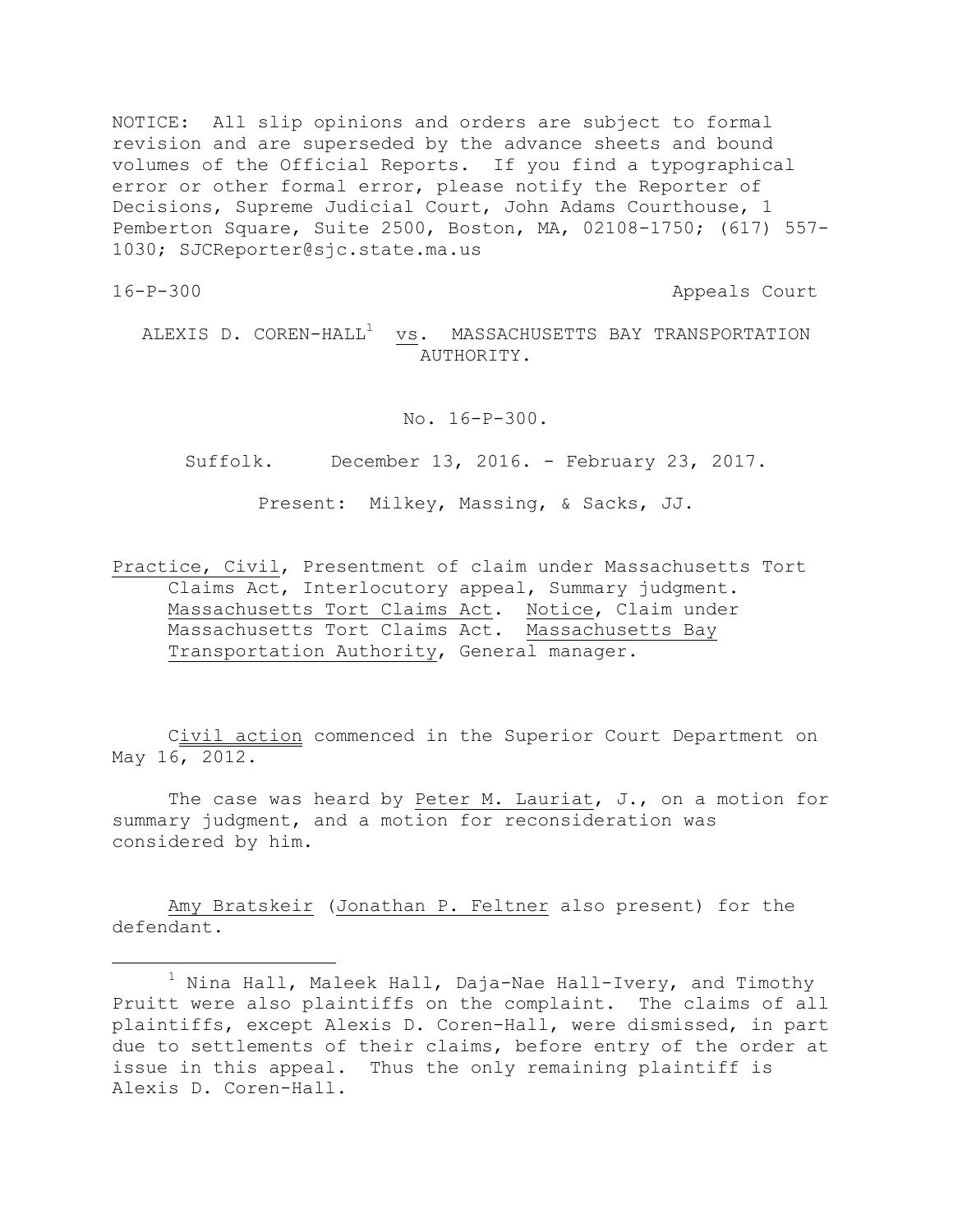Albert E. Grady for the plaintiff.

SACKS, J. The defendant, Massachusetts Bay Transportation Authority (MBTA), appeals from a Superior Court order denying its renewed motion for summary judgment on plaintiff Alexis D. Coren-Hall's tort claim under the Massachusetts Tort Claims Act, G. L. c. 258. The MBTA's motion asserted that Coren-Hall had failed to make presentment of her claim to the MBTA's "executive officer," as required by G. L. c. 258, § 4. The judge denied the motion on the ground that, although Coren-Hall had not made presentment to the MBTA's executive officer, the executive officer nevertheless had "actual notice" of the claim. We conclude that the MBTA's motion should have been allowed.<sup>2</sup>

Background. Coren-Hall alleged that on May 10, 2010, she was injured when a negligently driven MBTA bus struck a vehicle that she was in the process of entering. After she filed suit on May 16, 2012, the MBTA's answer asserted, as an affirmative defense, that she had failed to make proper presentment of her claim as required by G. L. c. 258, § 4. In July, 2015, the MBTA

÷.

 $2$  In an unpublished memorandum and order issued on January 11, 2017, under our rule 1:28, we reversed the order denying the MBTA's motion. See Coren-Hall v. Massachusetts Bay Transp. Authy., 90 Mass. App. Ct. 1125 (2017). This opinion in general follows the rule 1:28 memorandum and order. We publish this opinion to offer additional guidance to litigants and the trial courts on what has proven to be a recurring issue.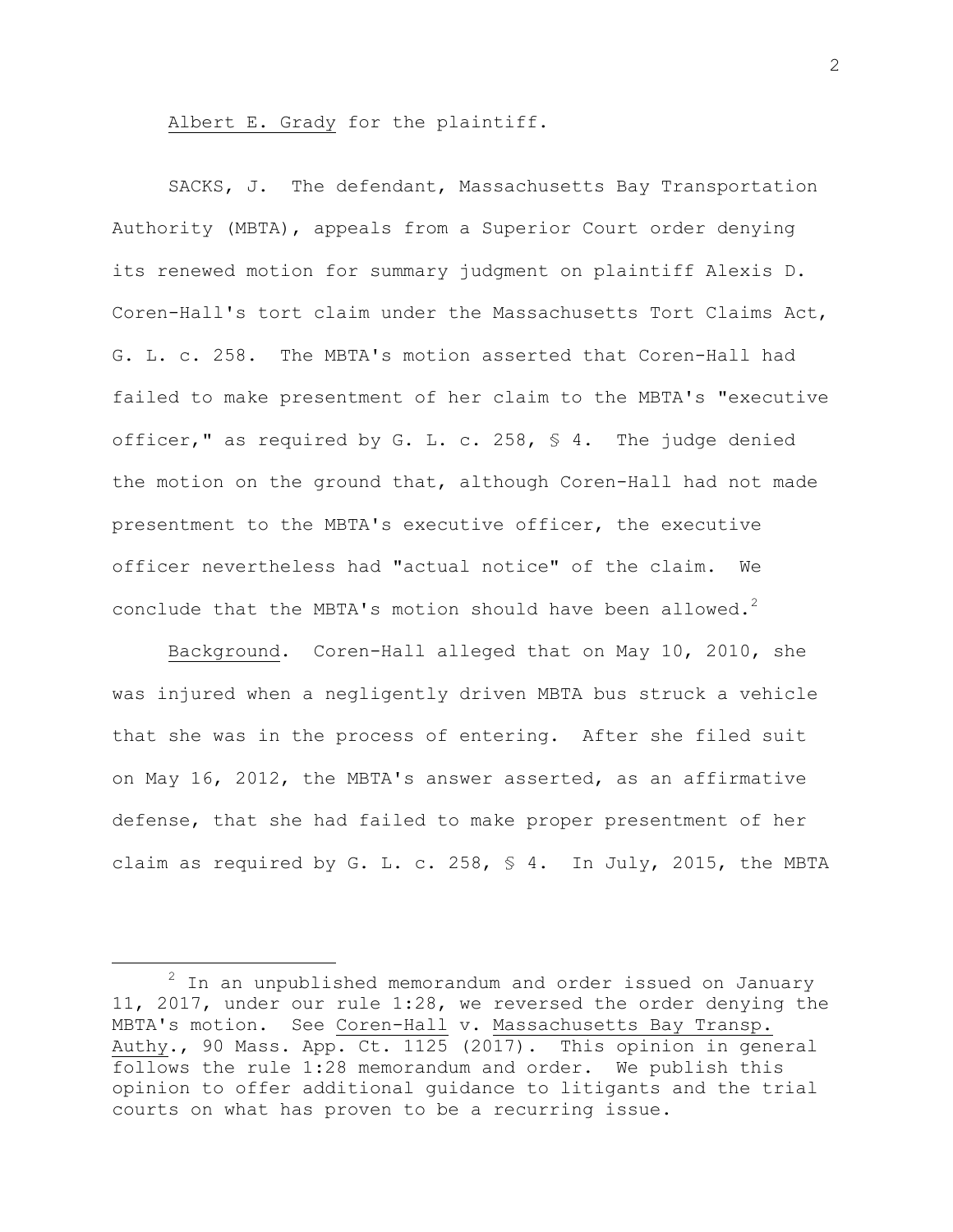filed a renewed motion for summary judgment on that basis.<sup>3</sup> Under G. L. c. 258, § 4, a tort claim against a public employer must be presented to its "executive officer," defined in G. L. c. 258,  $\leq$  1, inserted by St. 1978, c. 512,  $\leq$  15, as its "nominal chief executive officer or board,  $14$  within two years after the cause of action arose. The MBTA's motion asserted that, although Coren-Hall had timely mailed notice of her claim to the MBTA "Claims Department," she had never sent such notice to the executive officer. The judge denied the MBTA's motion, and this appeal followed.<sup>5</sup>

Discussion. The parties' joint statement of material facts established as undisputed that Coren-Hall's then-attorney had timely sent notice of the claim and subsequent supporting

÷.

<sup>5</sup> The appeal is properly before us under the doctrine of present execution. See Rodriguez v. Somerville, 472 Mass. 1008, 1009-1010 (2015) (city could immediately appeal denial of motion to dismiss tort claim based on defective presentment, because issue concerned city's sovereign immunity from suit under G. L. c. 258). See generally Smith v. Massachusetts Bay Transp. Authy., 462 Mass. 370, 373-374 (2012) (under doctrine of sovereign immunity, MBTA may not be sued absent Commonwealth's consent, as now expressed in G. L. c. 258).

 $3$  The prior proceedings are not germane to this appeal.

 $4$  Effective June 29, 2012, the Tort Claims Act was amended to define "[e]xecutive officer of a public employer" to mean, in the particular case of the MBTA, "its general manager and rail and transit administrator." G. L. c. 258, § 1, as appearing in St. 2012, c. 132, § 3. As the amendment took effect after the expiration of the two-year presentment period in this case, it is not applicable here. For simplicity we use the term "executive officer" in this decision.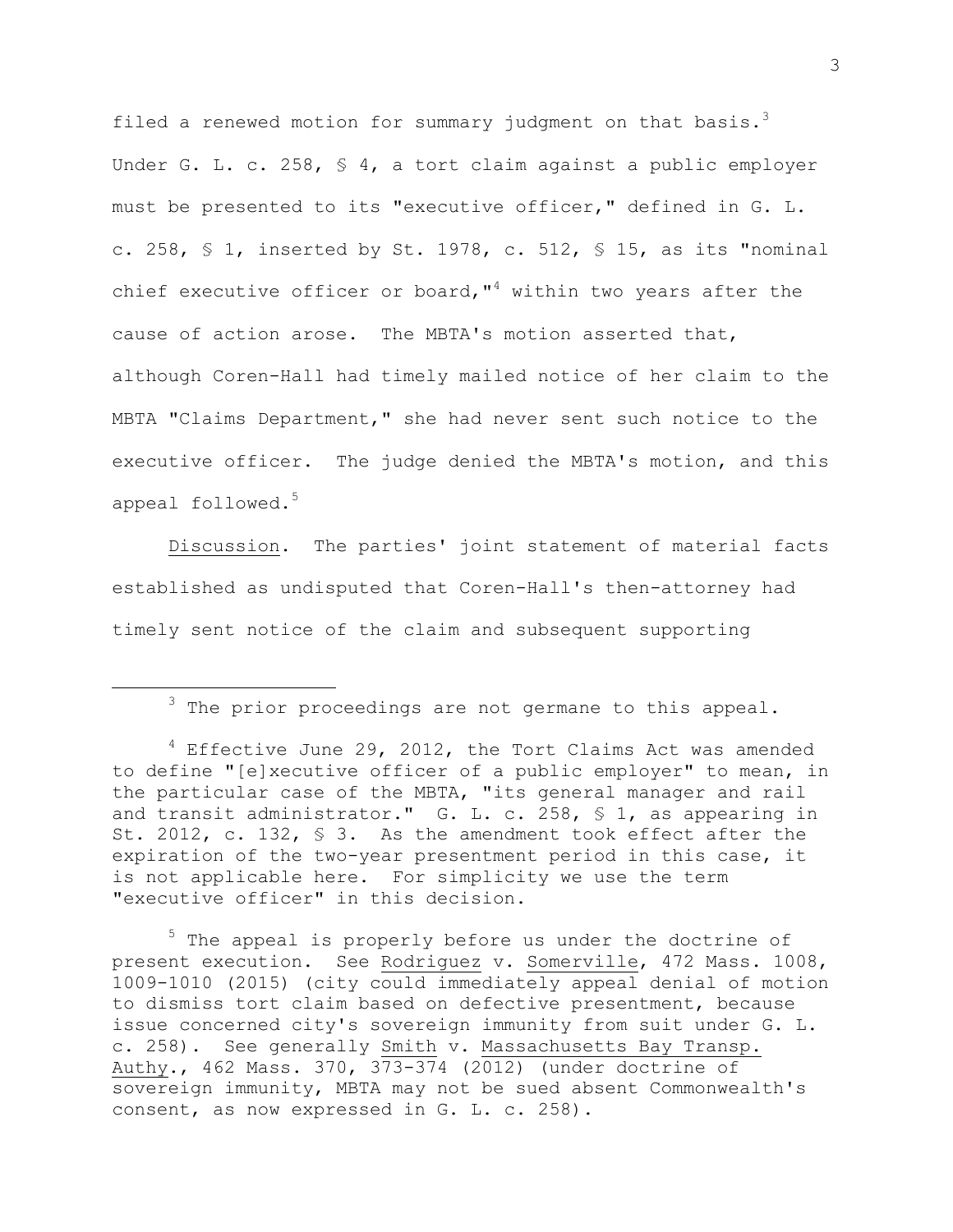materials to the "MBTA Claims Department" in May of 2010 and May of 2011; the 2011 letter included a request to "turn this notice letter over to the proper authority for handling." The joint statement further established that Coren-Hall herself neither personally communicated with any MBTA personnel (including its executive officer) within the two-year period after the accident, nor knew what other communications her attorney might have had with such MBTA personnel in that period. The MBTA admitted that in the fall of 2014, after the two-year presentment period had passed, it had made settlement offers to Coren-Hall and the remaining plaintiffs other than Pruitt, and that those plaintiffs, but not Coren-Hall, had accepted the offers and settled their cases. See note 1, supra.

The judge, in denying the MBTA's summary judgment motion, noted that Coren-Hall did "not dispute that she presented her claim to the Claims Department, and not the executive officer of the MBTA as required by the statute." Nevertheless, the judge reasoned, "the MBTA was only able to extend settlement offers upon conducting an investigation of the plaintiffs' claims and receiving approval from those officials with the authority to negotiate a settlement," and accordingly, it was "apparent that the designated executive officer of the MBTA had actual notice of Ms. Coren-Hall's claim." The judge relied on the recognized "actual notice" exception, under which "the presentment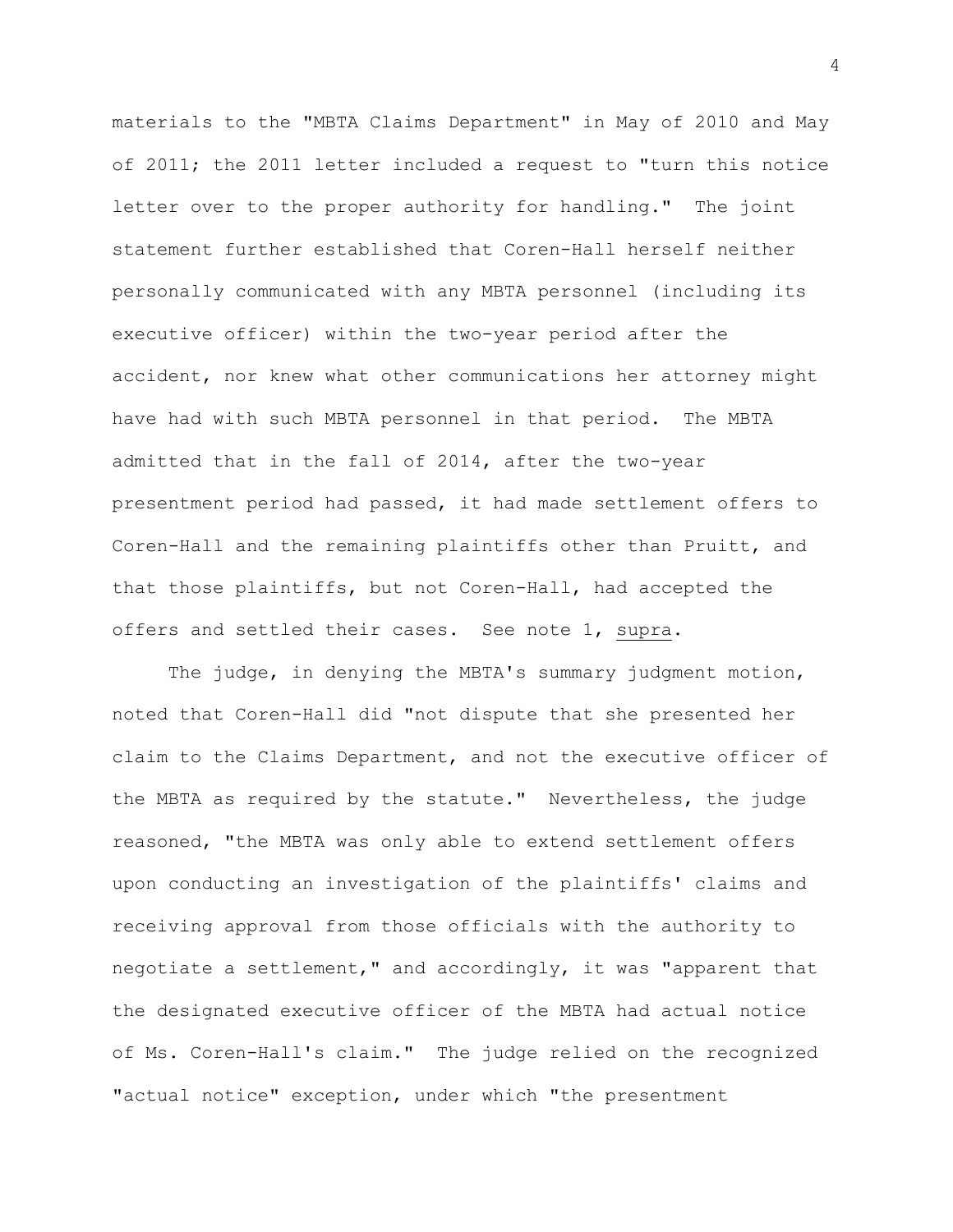requirement will be deemed fulfilled if the plaintiff can show that, despite defective presentment, the designated executive officer had actual notice of the written claim." Bellanti v. Boston Pub. Health Commn., 70 Mass. App. Ct. 401, 407 (2007), citing Lopez v. Lynn Hous. Authy., 440 Mass. 1029, 1030 (2003). This was error.

"[T]he actual notice exception is narrow." Bellanti, supra at 407. "Under our precedents, notice to the executive officer will not be inferred or imputed from the fact that others with responsibility for investigation and settlement of the dispute received the plaintiff's presentment letter and were in contact with the plaintiff." Id. at 408, citing Garcia v. Essex County Sheriff's Dept., 65 Mass. App. Ct. 104, 108 (2005). See Holahan v. Medford, 394 Mass. 186, 189 (1985).

In Garcia, presentment was improperly made to a sheriff's chief fiscal officer, rather than the sheriff himself as executive officer. 65 Mass. App. Ct. at 105, 108. Within the two-year presentment period, the sheriff's in-house counsel investigated the claim and made a written settlement offer, on sheriff's department letterhead. Id. at 106. After the claimant refused the offer and filed suit, the sheriff successfully moved to dismiss for failure to make proper presentment. Id. at 106-107. On appeal, this court rejected the claimant's "actual notice" argument -- that in all of the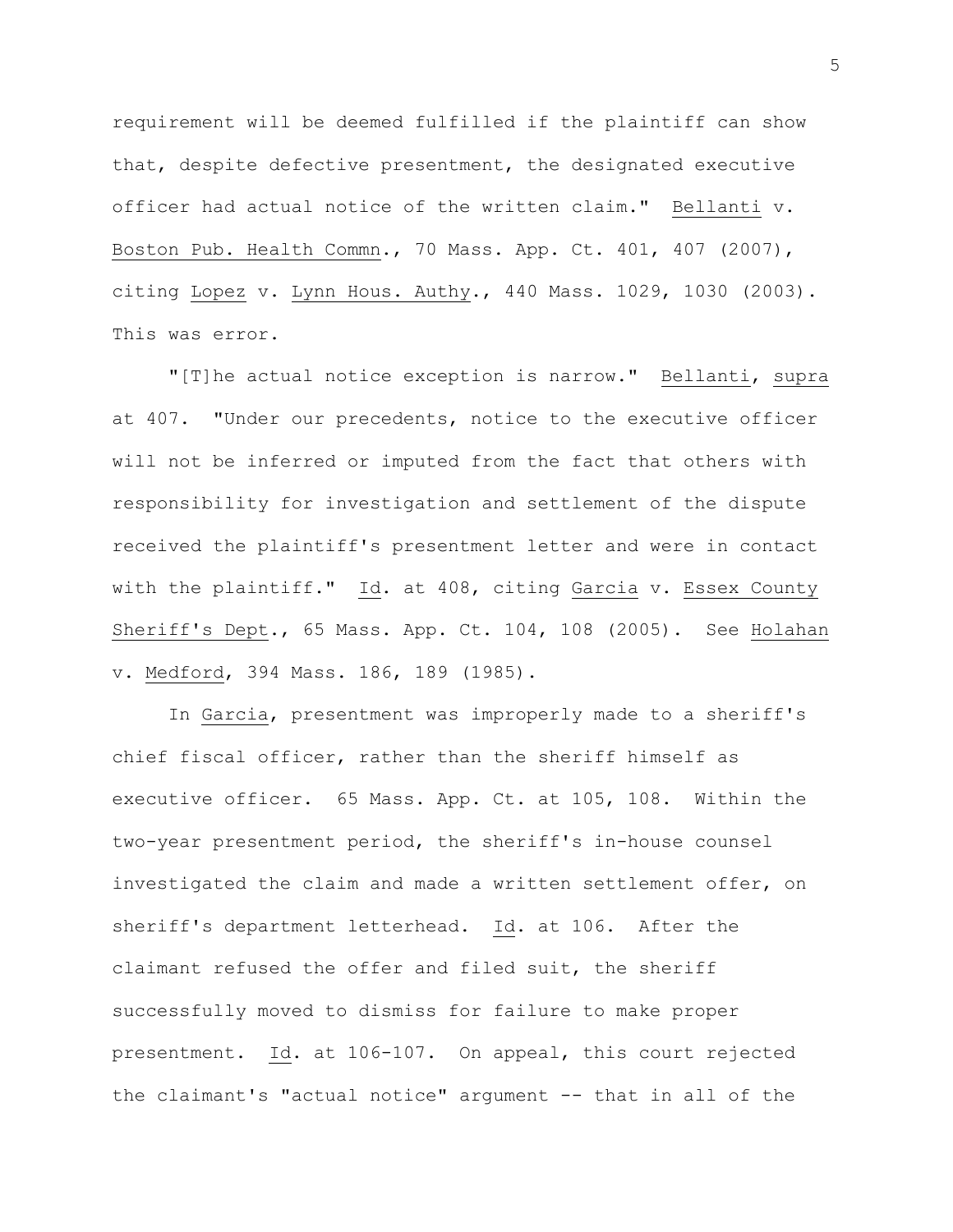circumstances, the sheriff "must have been made aware of the claim" -- and affirmed the dismissal. Id. at 108-109, 111.

Under Garcia, a subordinate's settlement offer within the presentment period is an insufficient basis to conclude that the executive officer "must have" known of the claim. It follows that the settlement offer in this case, made by unidentified MBTA personnel after the two-year presentment period had passed, falls even further short of a basis to conclude that the MBTA's executive officer had "actual notice" of the claim within the presentment period.<sup>6</sup> The statute is "strict," requiring that presentment be "made to the proper executive officer . . . in a timely fashion." Martin v. Commonwealth, 53 Mass. App. Ct. 526, 529 (2002). Accord Garcia, 65 Mass. App. Ct. at 107. Therefore, the judge erred in ruling that the "actual notice" exception applied to Coren-Hall's improper presentment.<sup>7</sup>

÷.

 $6$  In contrast, in Lopez v. Lynn Hous. Authy., supra, despite presentment improperly having been "addressed generically" to the housing authority, the executive officer himself, within the two-year presentment period, informed the claimant in writing that the claim had been investigated and denied. This left no doubt that the executive officer had received timely "actual notice" of the claim. 440 Mass. at 1030-1031.

 $7$  Coren-Hall also argues that we should recognize an "equitable tolling" exception to the presentment requirement, similar to the exception to the Federal Tort Claims Act's deadlines for presentment and for filing suit. See United States v. Kwai Fun Wong, 135 S. Ct. 1625 (2015). We decline to consider the argument, because, inter alia, Coren-Hall has not identified any conduct on the part of the MBTA that hindered her ability to make proper presentment. Contrast id. at 1629